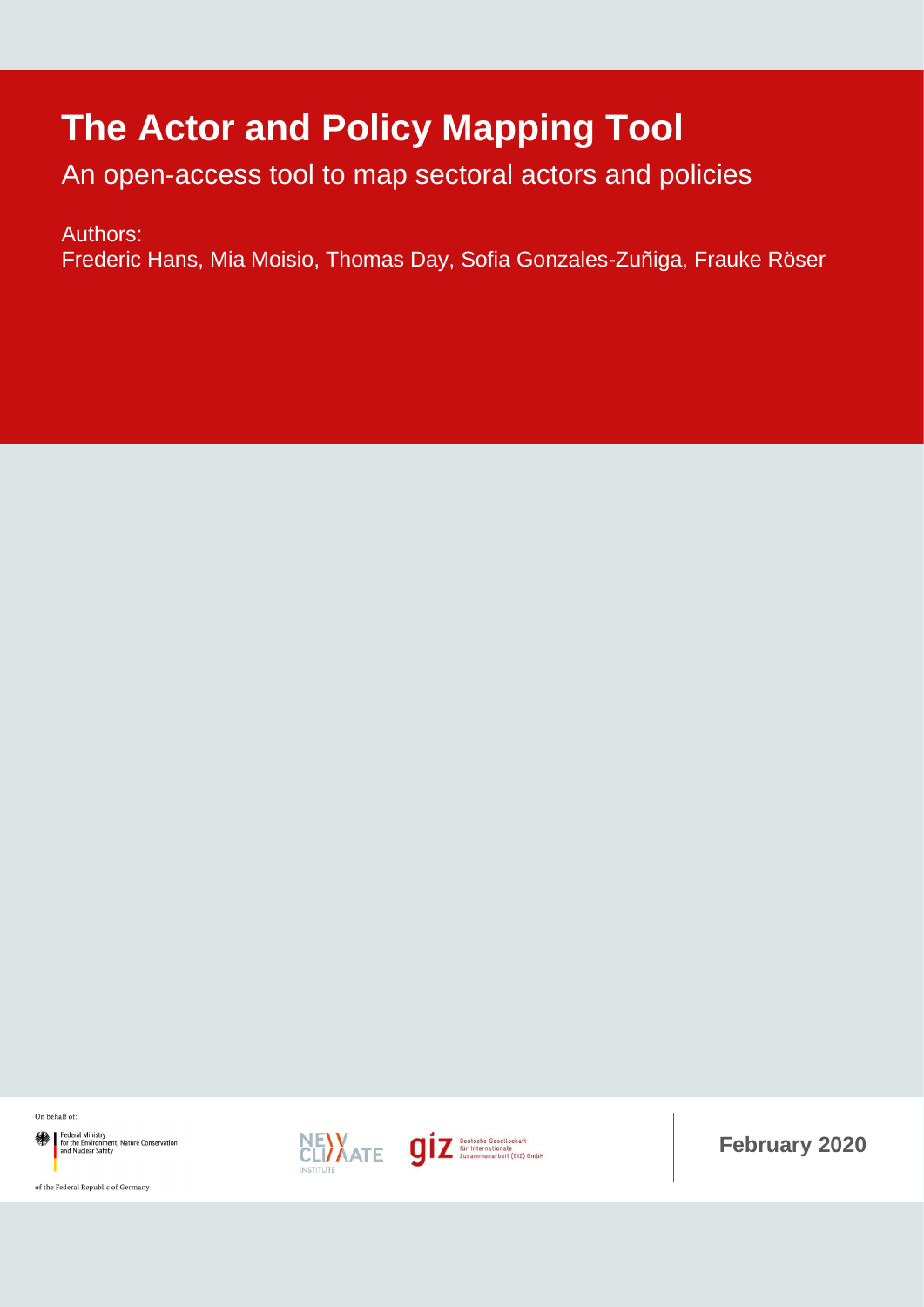# **The Actor and Policy Mapping Tool**

An open-access tool to map sectoral actors and policies

#### **Authors**

Frederic Hans, Mia Moisio, Thomas Day, Sofia Gonzales-Zuñiga, Frauke Röser



*Capacity Development for climate policy in the countries of South East, Eastern Europe, the South Caucasus and Central Asia, Phase III*

*This project is part of the International Climate Initiative (IKI). The German Federal Ministry for the Environment, Nature Conservation and Nuclear Safety (BMU) supports this initiative on the basis of a decision adopted by the German Bundestag.*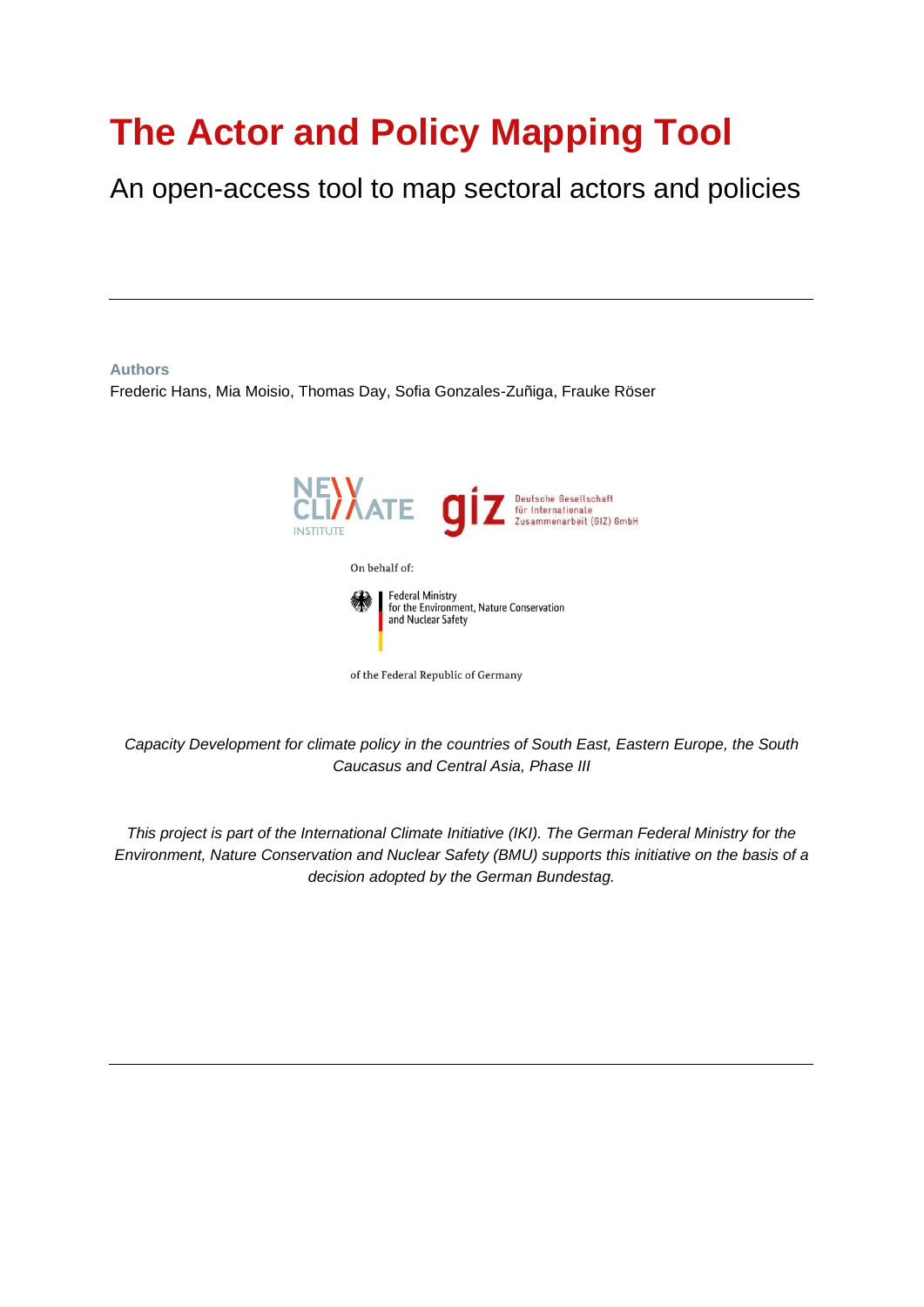# <span id="page-2-0"></span>**Table of Contents**

| $\mathbf{1}$ |                  |  |  |  |
|--------------|------------------|--|--|--|
|              | 1.1              |  |  |  |
|              | 1.2 <sub>1</sub> |  |  |  |
| 2            |                  |  |  |  |
|              | 2.1              |  |  |  |
|              | 2.2              |  |  |  |
|              | 2.3              |  |  |  |
|              |                  |  |  |  |
|              |                  |  |  |  |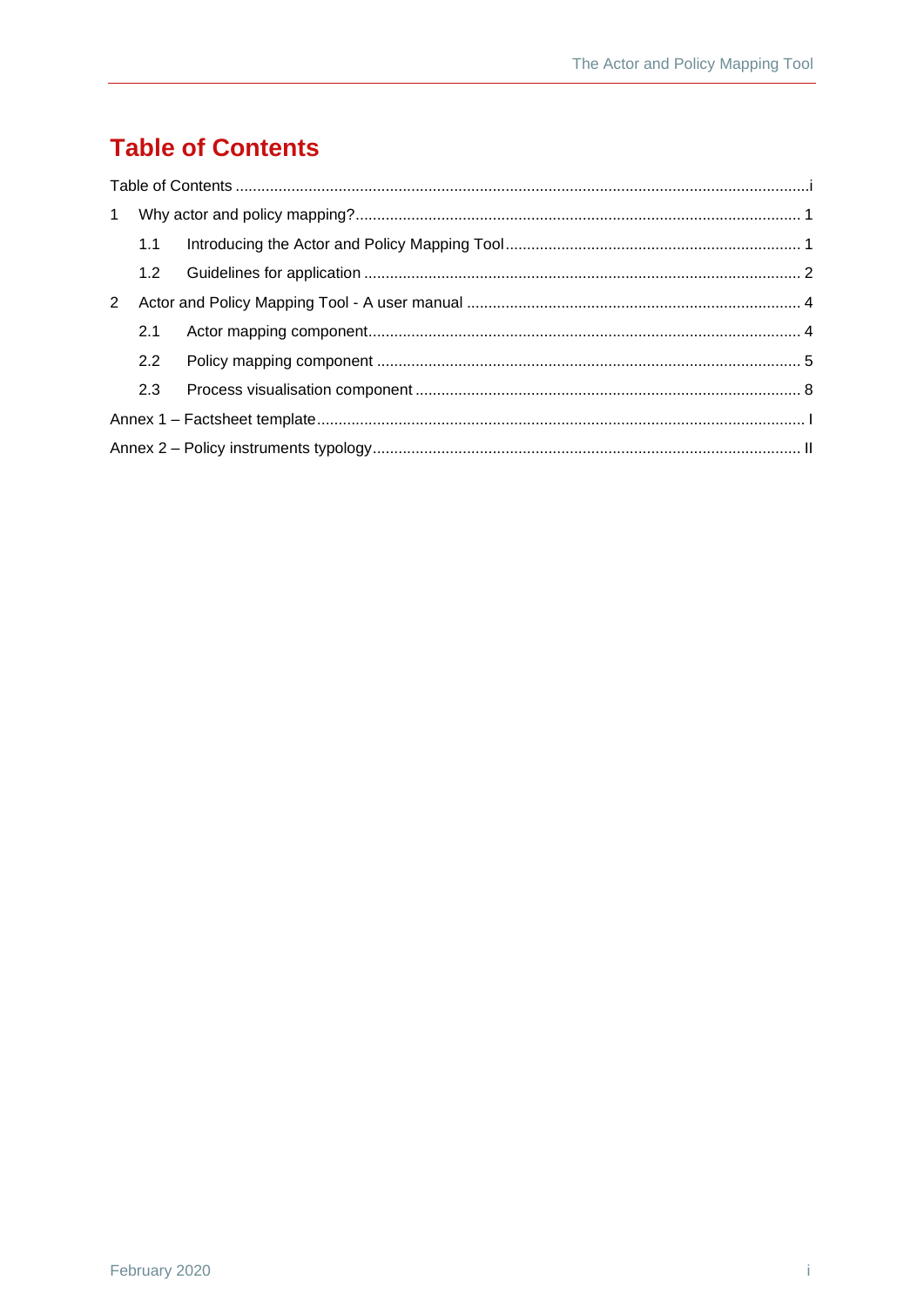## <span id="page-3-0"></span>**1 Why actor and policy mapping?**

The mapping of actors and policies enables users, such as policy makers, to better understand the status quo of the policy and stakeholder landscape as well as policy making processes in a sector or thematic area. An actor and policy mapping can be a starting point for many activities related to climate policy planning and implementation, for example when initiating sector planning processes linked to the development or review of Nationally Determined Contributions (NDC), Long-Term Strategies (LTS), or other national or sub-national climate action plans. The tool is not explicitly limited to climate policy planning and can also be used in other sectoral planning processes. If continuously updated, the tool can serve as a comprehensive reference point to enable effective engagement with stakeholders in different climate relevant sectors.

The following sections introduce the Actor and Policy Mapping Tool developed by NewClimate Institute and provide guidelines on how to apply the tool.

### <span id="page-3-1"></span>**1.1 Introducing the Actor and Policy Mapping Tool**

The Actor and Policy Mapping Tool is an open-source, Excel-based tool to map actors, policies, and policy planning processes in a structured and transparent manner. It includes features to track linkages between actors and policies, and to visually display policy planning processes. The tool consists of the **three components** listed below.

|    | <b>Actor mapping</b><br>component         | component allows users to list relevant<br><b>This</b><br>stakeholders (institutions and individual persons). The<br>collected information can be used as input for a political<br>economy analysis.       |
|----|-------------------------------------------|------------------------------------------------------------------------------------------------------------------------------------------------------------------------------------------------------------|
| EŽ | <b>Policy mapping</b><br>component        | This component allows users to list relevant policies and<br>to track information on their status, implementation<br>timeline, and impact (achieved and forecast).                                         |
|    | <b>Process visualisation</b><br>component | This component allows users to visualise policy making<br>and planning processes between institutions and<br>actors. The visual overview can link back to both the<br>actor and policy mapping components. |

The Actor and Policy Mapping Tool can be applied for **different purposes**, including:

- **Tracking sectoral developments**: Users can apply the tool to track policy developments in one or across several sectors and to identify relevant stakeholders. The tracking of actors and policies enables users to obtain an up-to-date overview of a given sector or thematic area.
- $\Rightarrow$  **Political economy analysis**: Users can apply the tool to conduct a simple political economy analysis of key stakeholders in a sector or thematic area. The political economy analysis aims to identify the level of influence, main interests and positions of stakeholders in a sector or on a specific topic. This analysis can be updated when users obtain new information and can be linked to a visualisation of decision-making processes.<sup>1</sup>

<sup>1</sup> Interested users can refer to more in-depth introductions to political economy analyses, for example by the Governance and Social Development Resource Centre under [www.gsdrc.org/topic-guides/political-economy](http://www.gsdrc.org/topic-guides/political-economy-analysis/)[analysis/.](http://www.gsdrc.org/topic-guides/political-economy-analysis/)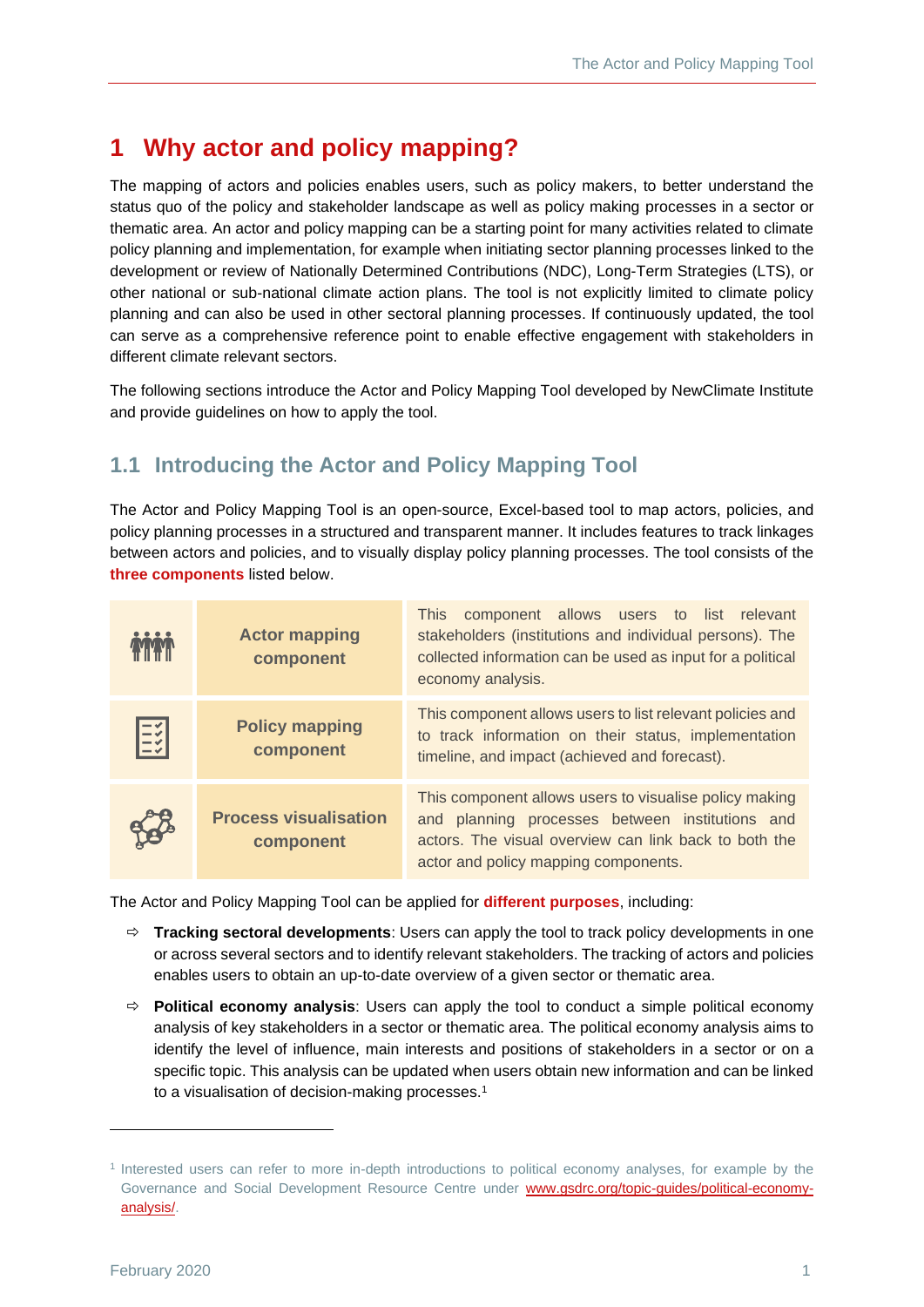**Interaction with key sectoral stakeholders**: The tool enables users to interact with key stakeholders to exchange on recent (policy) developments and processes in a sector or thematic area. Given its open-source and spreadsheet-based format, the tool can be used for an internal and confidential assessment or can be shared with policy makers and other stakeholders to update information or to discuss relevant issues. Users are however advised to use caution when sharing the tool, as some of the information under the 'Actor mapping' component might be based on rather subjective judgement and exclusively be suited for confidential use.

Different **user types** might find the Actor and Policy Mapping Tool useful for their work, including:

- **Climate change directorates (or similar institutions)**: Institutions responsible for steering climate change planning processes can use the tool to get an up-to-date overview of relevant actors, policies and processes in certain sectors or thematic areas. This information could be particularly relevant when initiating climate planning processes linked to regular updates of Nationally Determined Contributions (NDC), Long-Term Strategies (LTS), or other national or sub-national climate action plans. A political economy analysis could further support climate change directorates to better understand underlying power structures and actors' interests.
- **Climate change focal points in line ministries**: Climate change focal points in line ministries can use the tool to track governmental and non-state actors and use this information when conducting stakeholder consultation processes.
- **Analysts, researchers, or NGOs**: Analysts, researchers, or non-governmental organisations (NGOs) can apply the tool to collect relevant information for analysis, outreach, or lobbying in sectors or thematic areas.

The Actor and Policy Mapping Tool provides the following **flexible options for application**, which can be selected based on users' needs, interests and available resources.

- **Sectoral coverage**: Users have flexibility to either apply the tool for specific sectors (e.g. energy supply or transport) or relevant cross-sectoral thematic areas (e.g. coal phase-out).
- **Geographical coverage**: Users have flexibility to apply the tool for actors and policies at the national or sub-national level (region, district, or city), or a combination thereof.
- **Tool component coverage**: Users have flexibility to only use certain components of the Actor and Policy Mapping Tool (e.g. only actor mapping component used). Section [1.2](#page-4-0) provides more specific guidance on this point.

### <span id="page-4-0"></span>**1.2 Guidelines for application**

The following guidelines are **recommendations for using** the Actor and Policy Mapping Tool.

#### **1 Decide on why and how to apply tool before use**

We recommend users to assess why and how to use the Actor and Policy Mapping Tool before starting to fill it with information. This includes considering the purpose for which the tool would be used and the available resources to collect information.

#### **2 Choose scope of analysis**

Based on the objectives and available resources identified, users can select the scope of analysis in terms of sectors or thematic areas to cover, the chosen jurisdiction (national or sub-national government), and tool components. The time demand for filling the tool depends on the scope and content depth chosen for each tool component, starting at a few days as a minimum.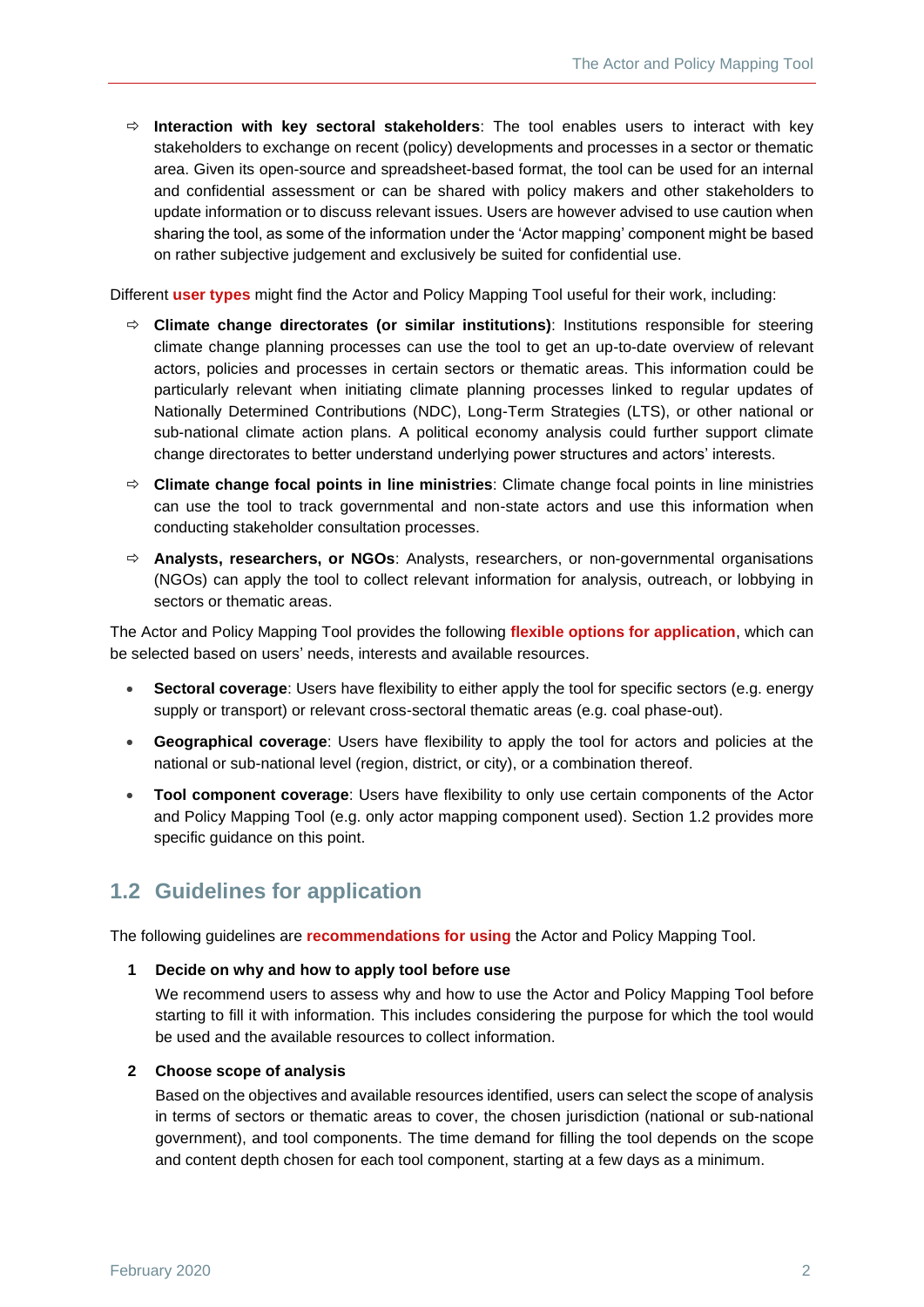#### **3 Collect information from other (policy) databases and/or sectoral experts**

Collecting information from existing policy databases (or other relevant ones) can be an effective first step when filling and updating the tool. Exchanging with experts can also be useful if no information is available on databases or where the analysis requires specific insights.

#### **4 Conduct regular updates**

To make best use of the tool we recommend that users conduct regular updates to ensure all information on actors and policies is valid and up to date. This ensures changes in policies, actors in key institutions and planning process can be reflected. Regular update cycles (e.g. every 3-6 months) and clear responsibilities can facilitate this process.

#### **5 Fill out a summary factsheet (if relevant)**

The information compiled in an Actor and Policy Mapping Tool can also be presented in form of summary factsheet presenting most relevant information. The *Annex 1 – [Factsheet](#page-11-0)* template provides an example of how information of the Actor and Policy Mapping Tool can be summarised in a user-friendly format for use in sectoral consultation with line ministries.

The following box presents an **illustrative hypothetical example** for the application of the Actor and Policy Mapping Tool by a Climate Change Directorate in the Ministry of Environment.

#### **1 Decide on why and how to apply tool before use**

The Climate Change Directorate in the Ministry of Environment decides to use the Actor and Policy Mapping Tool to track relevant actors and policies in five sectors: energy, transport, buildings, agriculture and industry. The Ministry aims to use this information to engage in sectoral consultations with ministries responsible for these sectors as part of their NDC review and revision process in 2020.

#### **2 Choose scope of analysis**

Based on this decision, the Climate Change Directorate sets up one tool for each sector with a focus to fill the actor mapping and policy mapping components. Due to limited staff availability over the next six months, neither an in-depth political economy analysis nor a process visualisation is being conducted. The Ministry aims to add such analysis at a later point in time.

#### **3 Collect information from other (policy) databases and/or sectoral experts**

The Climate Change Directorate decides to consult with the national university that runs an independent policy database to obtain a complete list of national and sub-national policies in each sector. In addition, sectoral experts (one for each sector) provide further information and updates on policies and relevant actors.

#### **4 Conduct regular updates**

The Climate Change Directorate decides to regularly update all tools in the future as up-to-date information will be important for steering NDC and LTS revisions. For this purpose, the Directorate agrees to exchange on latest sectoral policy developments in an inter-ministerial information exchange every six months. These consultations will be used to update all information regularly.

#### **5 If relevant, share the Actor and Policy Mapping Tool with external parties**

The Climate Change Directorate decides to produce sector-specific factsheets summarising (1) key policies and sectoral targets, (2) recent sectoral developments, (3) international support programmes, (4) main sectoral barriers and challenges, and (4) key open questions for consultation with each line ministry. These factsheets are to be shared and discussed with the ministries involved and sectoral experts consulted.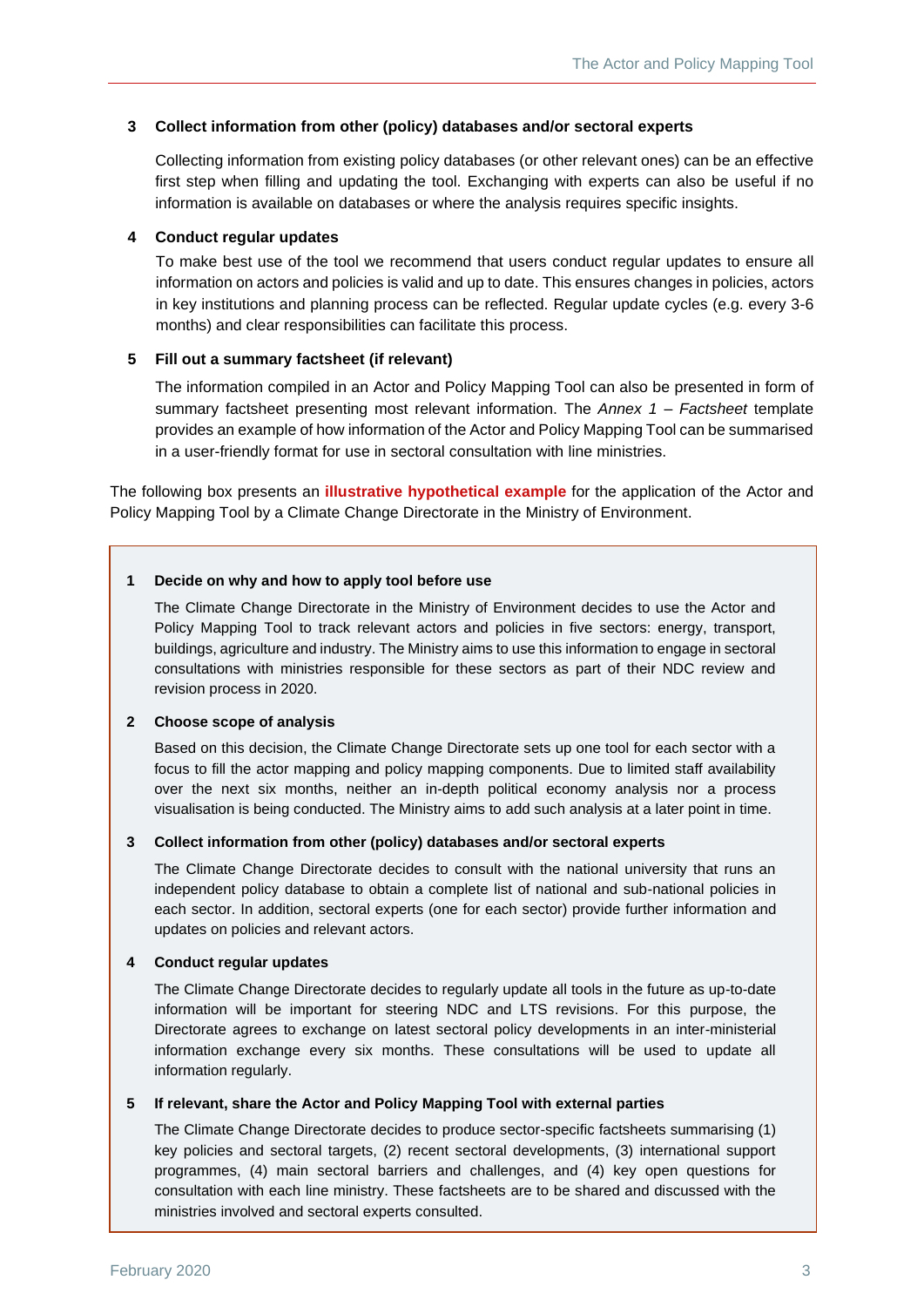# <span id="page-6-0"></span>**2 Actor and Policy Mapping Tool - A user manual**

### <span id="page-6-1"></span>**2.1 Actor mapping component**

In the actor mapping component of the tool, users can list relevant actors linked to the sector or thematic area they have selected – and provide information on their role, position, professional background and influence. [Table 1](#page-6-2) provides a detailed overview of all categories available and explanations on how to fill them.

Some categories are dropdowns whereas others require users to fill information with text. For the latter, it is recommended to keep the information concise and where possible under bulleted format so that the database remains manageable.

The tool includes two illustrative, fictional examples to show users what the actor mapping could look like when filled with information. The first example is an individual actor, whereas the second example depicts an organisation as a whole.

| <b>Category</b>                                           | <b>Explanation</b>                                                                                                                                                                                                                                                                                                                                                                                                                                                                                                                          |
|-----------------------------------------------------------|---------------------------------------------------------------------------------------------------------------------------------------------------------------------------------------------------------------------------------------------------------------------------------------------------------------------------------------------------------------------------------------------------------------------------------------------------------------------------------------------------------------------------------------------|
| Institution /<br>Organisation                             | In this column, users can write the name of the institution or organisation.                                                                                                                                                                                                                                                                                                                                                                                                                                                                |
| <b>Actor type</b>                                         | This is a dropdown list where users can classify actors based on the type<br>of institution they represent. The choices are: (1) government, (2) private<br>sector, (3) academia or think-tank, (4) trade union, (5) NGO, and (6) other.                                                                                                                                                                                                                                                                                                    |
| <b>Actor name</b><br>(if applicable)                      | If the actor is an individual person, the name can be written in this column.<br>If the 'actor' is an institution or organisation, this column can be left blank.                                                                                                                                                                                                                                                                                                                                                                           |
| <b>Description of role</b>                                | Here users can include further details about the role of the individual actor<br>and/or the institution or organisation.                                                                                                                                                                                                                                                                                                                                                                                                                    |
| <b>Description of level</b><br>and area of influence      | In this column, users can describe the level and scope of influence the<br>actor has over the specific sector or thematic area under analysis.<br>This could include information on policy areas the actor has influence on<br>or specific measures they can take to influence decision-making.                                                                                                                                                                                                                                             |
| <b>Level of influence</b>                                 | This is a dropdown list where users can rank the level of influence the<br>actor has in the specific sector or thematic area. The options included are<br>$(1)$ high, $(2)$ medium, and $(3)$ low.                                                                                                                                                                                                                                                                                                                                          |
| <b>Description of</b><br>position and core<br>interest(s) | Here users can provide details about the position and main interests of the<br>actor regarding the sector or thematic area under analysis.<br>This could include a description of a specific issue the individual actor or<br>organisation has strong views about in the sector or thematic area and<br>details about the stakes involved.<br>If the position of the individual actor is different to that of the organisation<br>or institution they are affiliated to, users may also choose to make a note<br>of it under this category. |

#### <span id="page-6-2"></span>Table 1: Overview of categories in the actor mapping component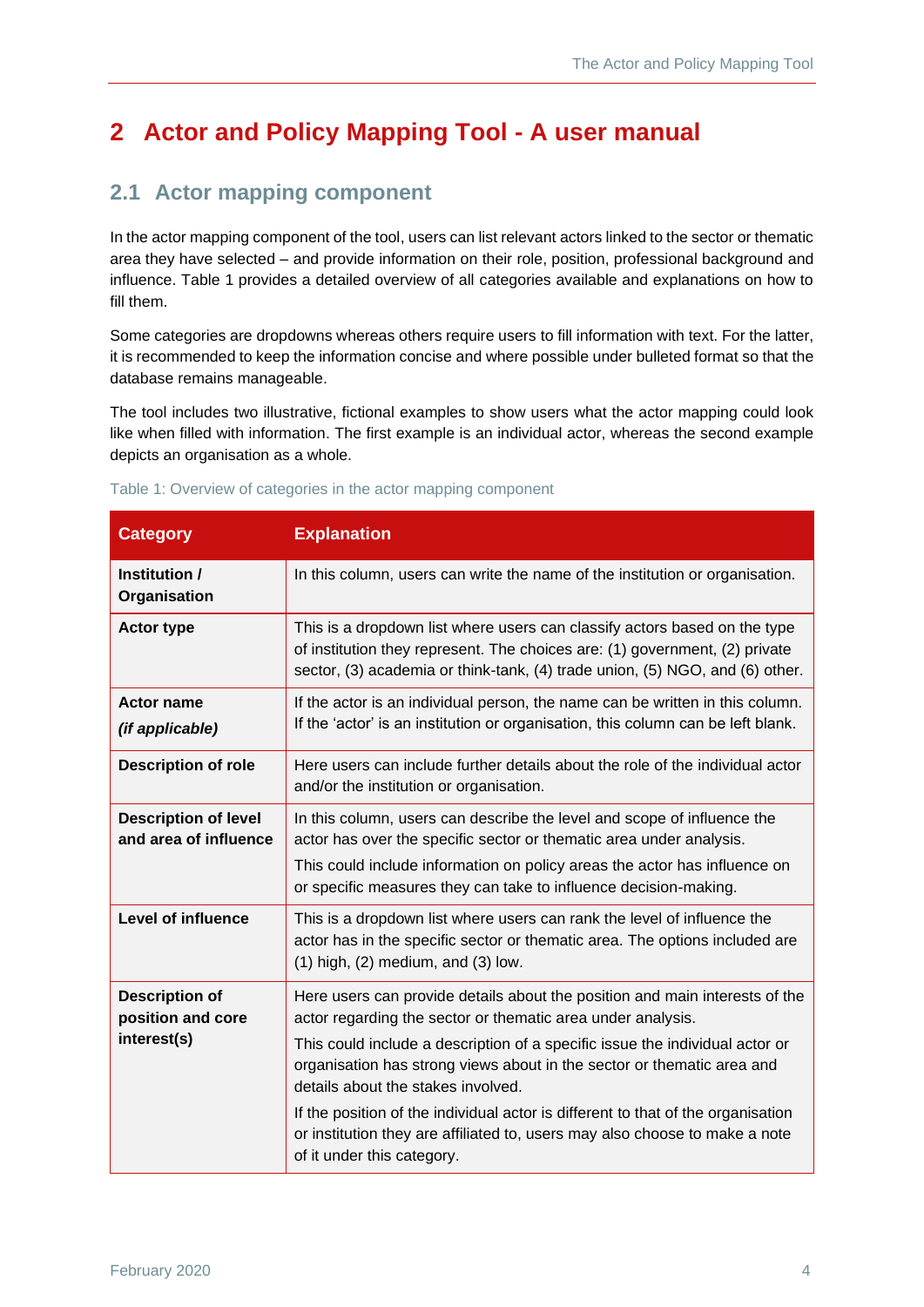| <b>Category</b>                       | <b>Explanation</b>                                                                                                                                                                                                      |
|---------------------------------------|-------------------------------------------------------------------------------------------------------------------------------------------------------------------------------------------------------------------------|
| <b>Additional categories</b><br>1 & 2 | Users can rename these two column titles to new categories not included<br>in the tool. This could for example be used to add links to websites or<br>other sources used for the analysis, or other useful information. |
| <b>Clarifications</b>                 | Here users can include further details or clarifications to the information<br>provided in the categories listed above.                                                                                                 |

**Use and protection of sensitive data:** We recommend users to be mindful of the fact that some of the information entered here may be of sensitive or personal nature – and therefore to use caution, particularly when sharing the data file with external parties. Should users wish to restrict access to the file, it is possible to do so by protecting the Excel file with a password.

**How to restrict access by password protecting the file?** Go to 'File' and then 'Info'. Select 'Protect Workbook' and choose 'Encrypt with Password'. Once the password is entered twice, the file is protected and can only be opened with the selected password.

### <span id="page-7-0"></span>**2.2 Policy mapping component**

In the policy mapping component of the tool, users can list all relevant existing and planned policies linked to the sector or thematic area they have selected (see *Annex 2 – [Policy instruments typology](#page-12-0)* for a full overview). [Table 2](#page-7-1) provides a detailed overview of all categories available and explanations on how to fill them.

As for the actor mapping, we recommend all categories that require text input to be kept concise and where possible under bulleted format to make it easier to access information. The tool includes an illustrative example to show users what the policy mapping could look like when filled with information.

| <b>Category</b>                      | <b>Explanation</b>                                                                                                                                                                                                                                                                                                                                                                                                                                                                    |
|--------------------------------------|---------------------------------------------------------------------------------------------------------------------------------------------------------------------------------------------------------------------------------------------------------------------------------------------------------------------------------------------------------------------------------------------------------------------------------------------------------------------------------------|
| <b>Policy name (official)</b>        | In this column, users can write the official name of the policy.                                                                                                                                                                                                                                                                                                                                                                                                                      |
| <b>Jurisdiction</b>                  | This is a dropdown list where users can choose between (1) national, (2)<br>state/region, and (3) city depending on the level of decision making at<br>which the policy is implemented or planned.                                                                                                                                                                                                                                                                                    |
| <b>Responsible</b><br>institution(s) | Here users can add the name(s) of the institution(s) responsible for the<br>drafting and implementation of the policy.                                                                                                                                                                                                                                                                                                                                                                |
| Main policy objective                | This is a dropdown list where users can select the main objective of the<br>policy. The default choices are: (1) mitigation, (2) adaptation, (3) energy<br>security, (4) reducing air pollution, and (5) economic development.<br>Users can also add further categories to this dropdown if needed under<br>the worksheet 'Dropdowns' in the column labelled 'Policy objective'. These<br>will then automatically be added to the dropdown list in the 'Policy<br>mapping' worksheet. |

<span id="page-7-1"></span>

|  | Table 2: Overview of categories in the policy mapping component |  |  |
|--|-----------------------------------------------------------------|--|--|
|  |                                                                 |  |  |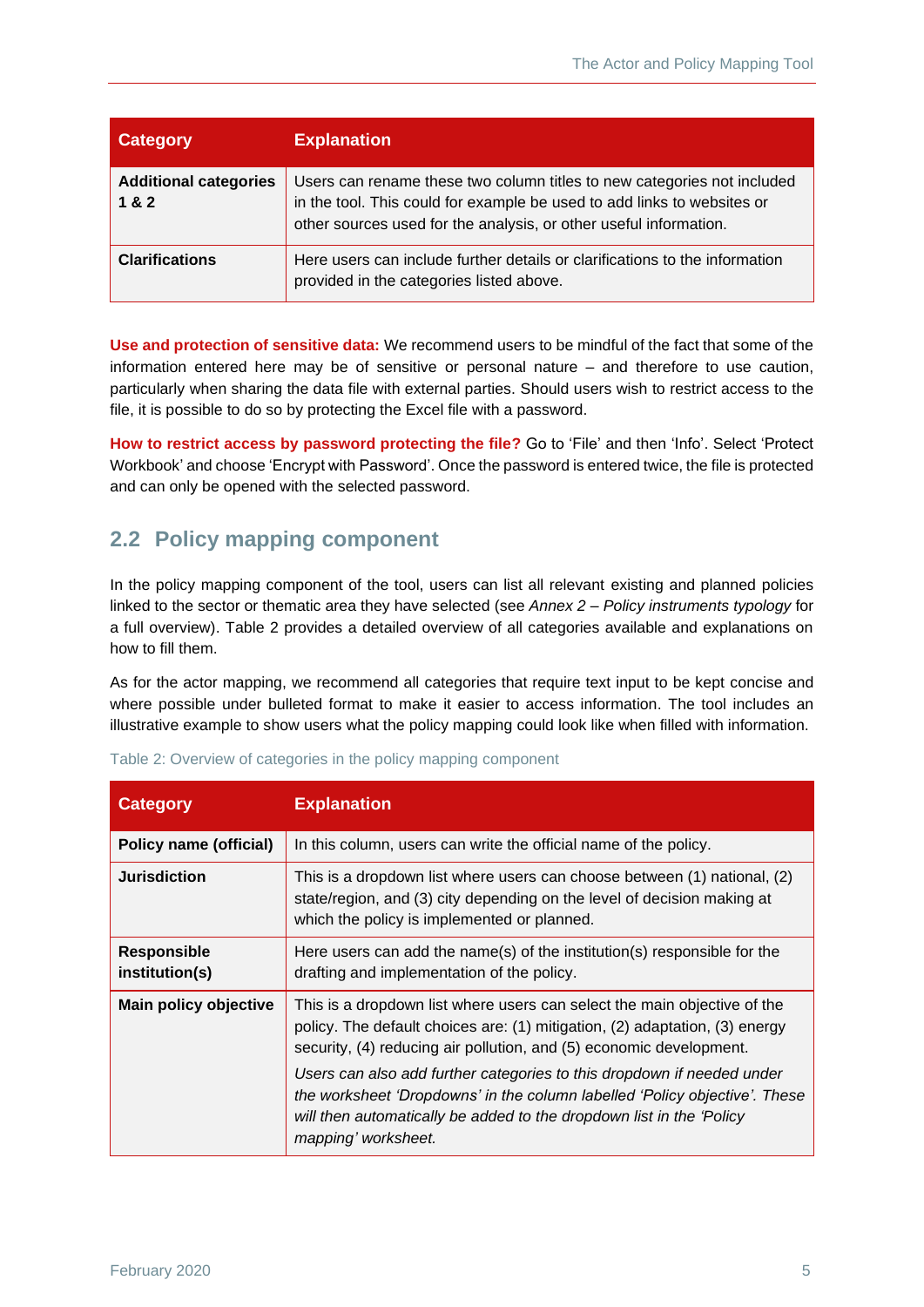| <b>Category</b>                                                               | <b>Explanation</b>                                                                                                                                                                                                                                                                                                                                                                                                                                                                                                                                       |
|-------------------------------------------------------------------------------|----------------------------------------------------------------------------------------------------------------------------------------------------------------------------------------------------------------------------------------------------------------------------------------------------------------------------------------------------------------------------------------------------------------------------------------------------------------------------------------------------------------------------------------------------------|
| <b>Secondary policy</b><br>objective(s)<br>(if relevant)                      | In this category, users can add secondary objectives of the policy. There<br>is no dropdown here, users can freely list the objectives they find most<br>relevant, if any.                                                                                                                                                                                                                                                                                                                                                                               |
| <b>Policy description</b>                                                     | This category allows users to briefly describe the policy and its main<br>components.                                                                                                                                                                                                                                                                                                                                                                                                                                                                    |
| Type of policy<br>instrument                                                  | This is a dropdown list where users can choose the type of policy<br>instrument. The default choices are: (1) economic instrument, (2)<br>regulatory instrument, (3) information and education, (4) policy support,<br>(5) research, development & demonstration (RD&D), (6) voluntary<br>approach, (7) barrier removal, (8) climate strategy, and (9) target.<br>Annex 2 - Policy instruments typology provides further information on<br>these policy categories informed by the Climate Policy Database.                                              |
| <b>Enforcement level</b>                                                      | This is a dropdown list where users can select the level of enforcement of<br>the policy, with the choices being: (1) voluntary, (2) mandatory, and (3)<br>voluntary and mandatory.                                                                                                                                                                                                                                                                                                                                                                      |
| <b>Sectoral coverage</b>                                                      | This is a dropdown list where users can choose the main sector targeted<br>by the policy. The default list includes the following options: (1) economy-<br>wide, (2) energy, (3) transport, (4) buildings, (5) industry, (6) waste, and<br>(7) agriculture, forestry and other land use (AFOLU).<br>Users can also add further categories to this dropdown if needed under<br>the worksheet 'Dropdowns' in the column labelled 'Sectoral coverage'.<br>These will then automatically be added to the dropdown list in the 'Policy<br>mapping' worksheet. |
| Implementation<br>status                                                      | This is a dropdown list where users can identify the implementation status<br>of the policy, with the following options: (1) planned, (2) partially<br>implemented, (3) fully implemented, and (4) closed / superseded.                                                                                                                                                                                                                                                                                                                                  |
| Date of decision                                                              | Here users can enter the date when the policy was officially approved by<br>the government. If the policy is planned, users may leave this category<br>blank or add the expected date of decision in parentheses.                                                                                                                                                                                                                                                                                                                                        |
| <b>Start date of</b><br>implementation                                        | Here users can enter the date of implementation of the policy. If the policy<br>is planned, users may leave this category blank or add the expected date<br>of implementation in parentheses.                                                                                                                                                                                                                                                                                                                                                            |
| End date of<br>implementation                                                 | Here users can enter the (expected) end date of implementation of the<br>policy. If the policy is planned, users may leave this category blank or add<br>the foreseen end date in parentheses.                                                                                                                                                                                                                                                                                                                                                           |
| Level of impact                                                               | This is a dropdown list where users can estimate the level of impact of the<br>policy in the selected sector or thematic area (e.g. in terms of reducing<br>emissions), with the options (1) low, (2) medium, and (3) high.                                                                                                                                                                                                                                                                                                                              |
| <b>Impact evaluation</b><br>(ex-ante, ex-post or<br>during<br>implementation) | In this category, users can list any policy impact evaluations that have<br>been or will be conducted. These can include evaluations done prior to the<br>implementation of the policy (ex-ante), after implementation (ex-post) or<br>during implementation. These evaluations can include assessments done<br>by the government but also by third parties (e.g. consultants, universities,                                                                                                                                                             |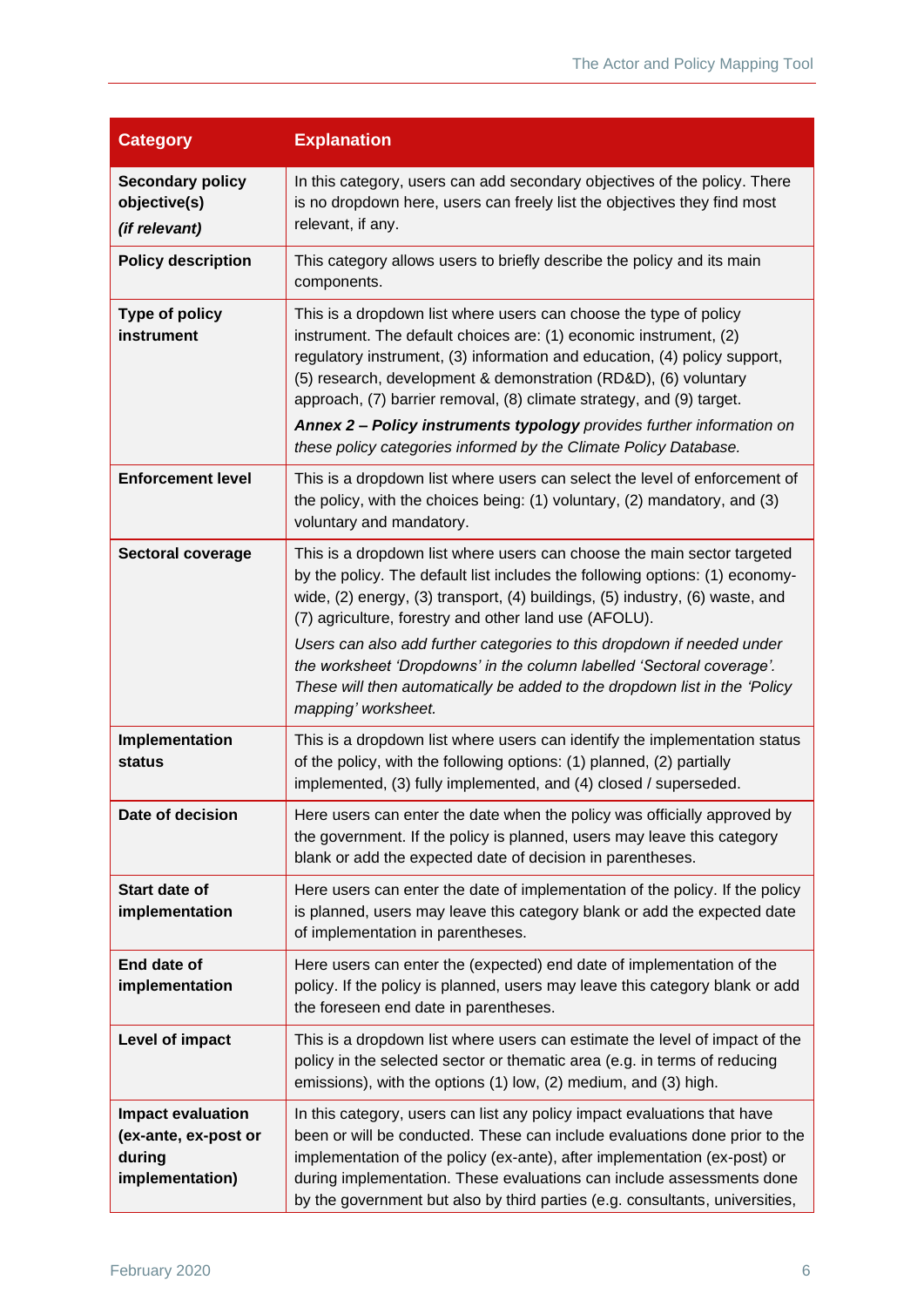| <b>Category</b>                     | <b>Explanation</b>                                                                                                                          |  |  |
|-------------------------------------|---------------------------------------------------------------------------------------------------------------------------------------------|--|--|
|                                     | etc.). The impact evaluation can be continuously updated as new or<br>updated information becomes available.                                |  |  |
| Impact indicator (if<br>applicable) | In this category, users can list any impact indicator that may have been<br>selected to evaluate the progress and/or success of the policy. |  |  |
| Source(s) or<br>document link(s)    | Here users can add links to sources or documents used for the policy<br>mapping analysis.                                                   |  |  |
| <b>Additional category</b>          | Users can rename this column title to a new category not included in the<br>tool.                                                           |  |  |
| <b>Clarifications</b>               | Here users can include further details or clarifications to the information<br>provided in the categories listed above.                     |  |  |

**Optional feature:** Users can link the category "Responsible institution(s)" of the policy mapping table to the "Institution / Organisation" column of the actor mapping sheet. For example, if the institution in charge of the policy is the Ministry of Energy, by clicking on the cell the user would automatically be moved to the to the Actor mapping sheet where they can look for information related to the Ministry of Energy. An example of this feature is provided in the Excel tool.

**How to do this?** In the policy mapping sheet, select the institution(s) to be linked in column E. Right click and select 'Link' or go to 'Insert' and 'Link'. A dialogue box such as the one shown in [Figure 1](#page-9-0) should appear on the screen. Click on 'Place in This Document' and choose 'Link\_actors' under 'Defined Names'. The cell(s) in the policy mapping sheet are now linked to the 'Institution / Organisation' column under actor mapping. To delete the link, right click on the chosen cell(s) and select 'Remove hyperlink'.



#### <span id="page-9-0"></span>Figure 1: Inserting a hyperlink in Excel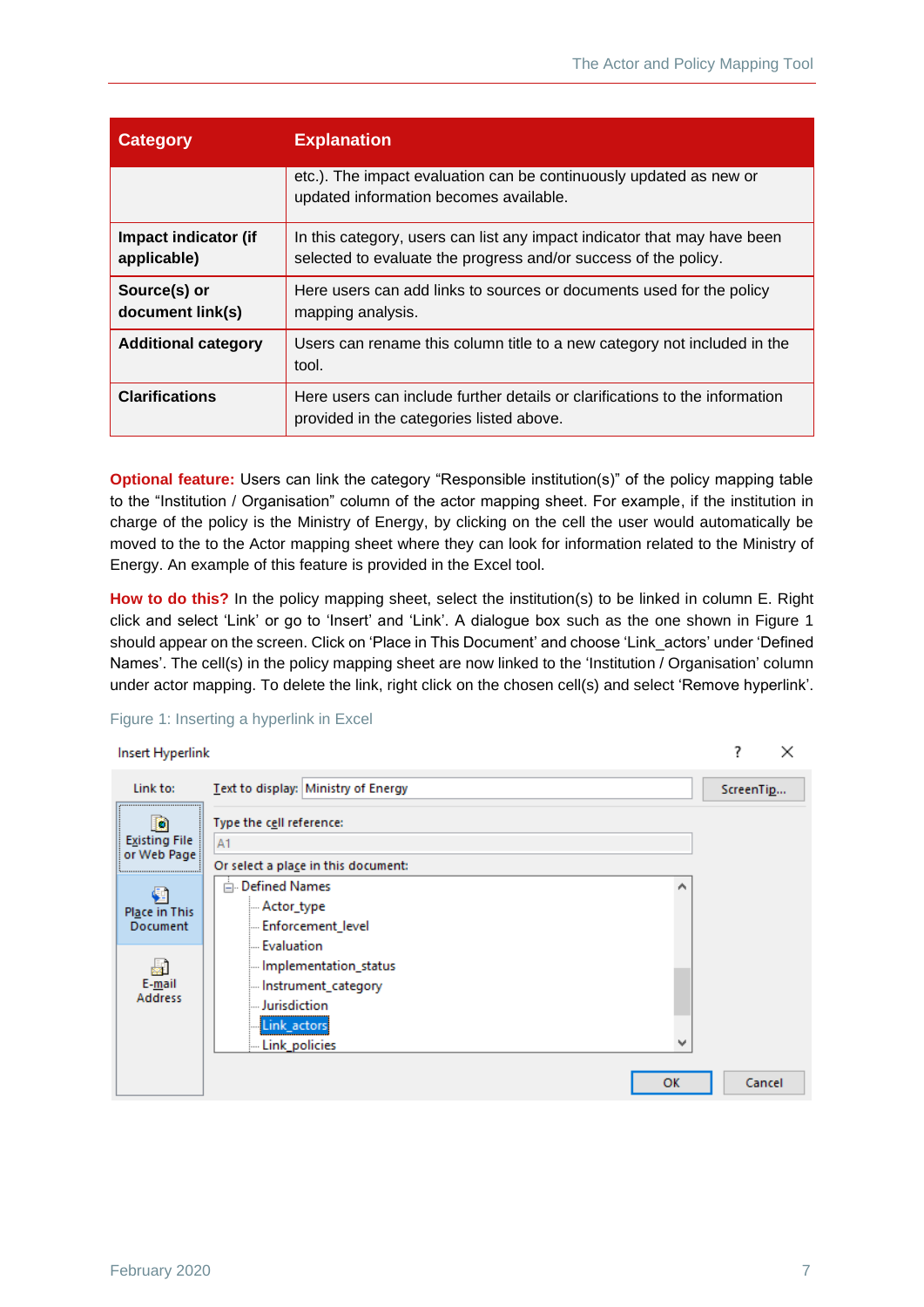### <span id="page-10-0"></span>**2.3 Process visualisation component**

The process visualisation component of the tool allows users to visually map the relationships between different actors for a given policy process. The tool includes an illustrative example of what such a visualisation could look like for a fictional NDC update process (see [Figure 2\)](#page-10-1).



<span id="page-10-1"></span>Figure 2: Illustrative example for process visualisation

Users can recreate their own process visualisation by selecting and copying the elements that are already included under 'Legends & Descriptions' or 'Symbols'. Should users wish to use more elements than those provided in the tool, additional elements can be found under 'Insert' and 'Shapes'.

**Optional feature:** As in the policy mapping component, institutions, organisations or individuals under the process visualisation can be linked to the actor mapping sheet. In addition to linking actors, the user may also choose to link policies to the policy mapping component. In this way, users can directly refer to the explanations under the actor or policy mapping components by clicking on a specific element. The tool includes two examples of such linking under the worksheet 'Process visualisation'.

**How to do this?** In the worksheet 'Process visualisation', select the element to be linked (e.g. 'Ministry of Energy' or 'Law II on Renewable Energy' as shown in the tool). Right click and select 'Link' or go to 'Insert' and 'Link'. A dialogue box such as the one shown i[n Figure 1](#page-9-0) should appear on the screen. Click on 'Place in This Document', then choose 'Link\_actors' (for linking to the worksheet 'Actor mapping') or 'Link\_policies' (for linking to the worksheet 'Policy mapping') under 'Defined Names'. To delete the link again, right click on the box and select on 'Remove Link'.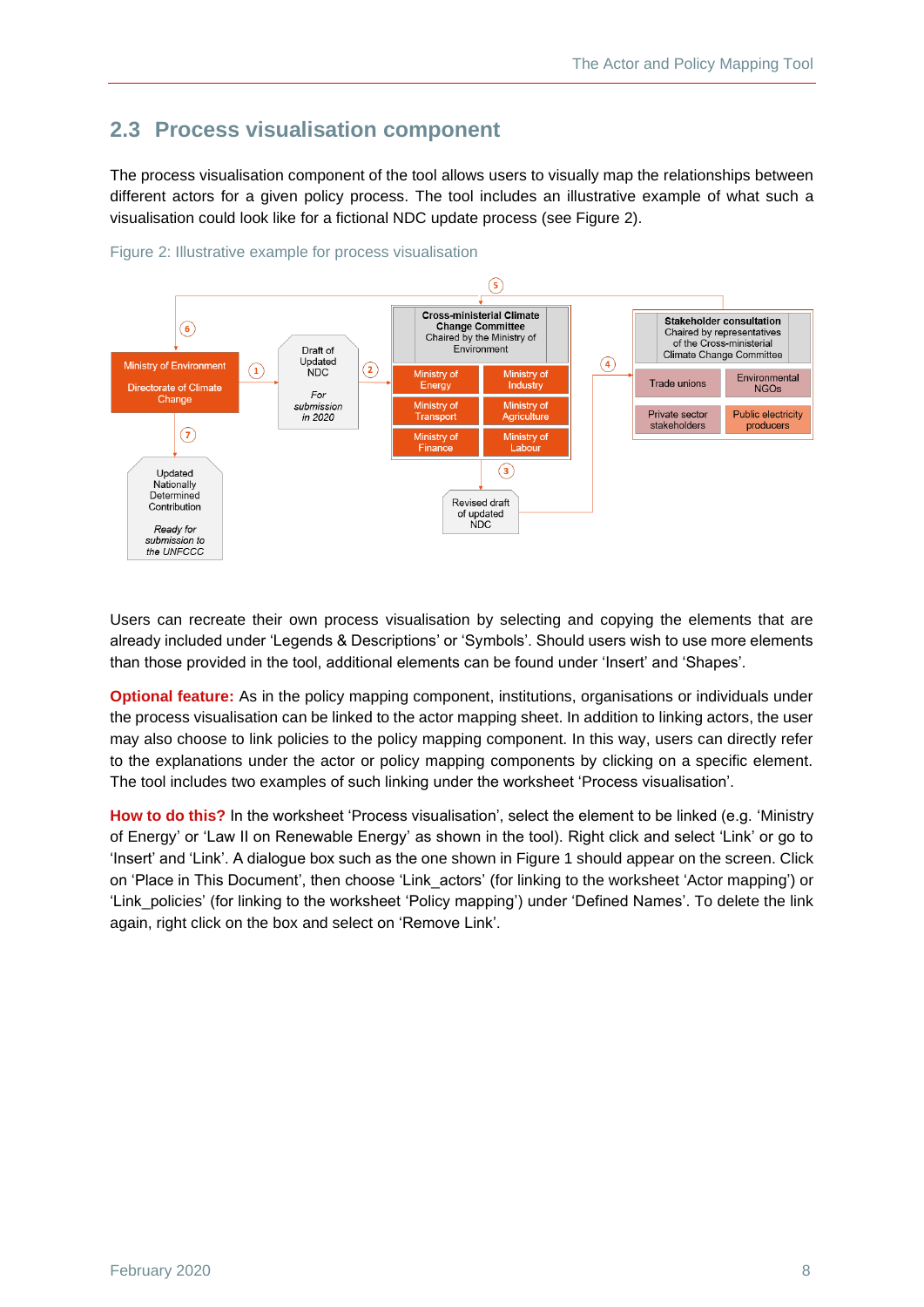# <span id="page-11-0"></span>**Annex 1 – Factsheet template**

The following factsheet template gives an indication of how information of the Actor and Policy Mapping Tool can be summarised in a user-friendly format, for example, for use in sectoral consultation with line ministries.

| [Sector to be filled]                                                                                                                     | <b>Responsible line ministry:</b><br>[to be filled]<br><b>Other relevant institutions:</b><br>[to be filled]                                                                                                                                                                        |  |  |  |  |
|-------------------------------------------------------------------------------------------------------------------------------------------|-------------------------------------------------------------------------------------------------------------------------------------------------------------------------------------------------------------------------------------------------------------------------------------|--|--|--|--|
| Summary results as of [Month] [Year]                                                                                                      |                                                                                                                                                                                                                                                                                     |  |  |  |  |
| <b>Summary of key policies</b><br>and sectoral targets                                                                                    | [Overview main adopted policies and sectoral targets, including their status of<br>implementation and recent amendments]                                                                                                                                                            |  |  |  |  |
| <b>Recent sectoral</b><br>developments (since<br><b>iNDC</b> submission)                                                                  | [Provides a short overview of key sectoral developments over the last five years<br>since the submission of the iNDC in 2015]                                                                                                                                                       |  |  |  |  |
| <b>International support</b><br>[Provides a short overview of key international support programs in the respective<br>sector]<br>programs |                                                                                                                                                                                                                                                                                     |  |  |  |  |
| <b>Main sectoral barriers</b><br>and challenges                                                                                           | [Provides an overview of main sectoral barriers and challenges, centrally linking<br>to problems / delays in implementation of current policies and targets; also<br>includes reference to "brown" developments in the sector]                                                      |  |  |  |  |
| <b>Potential to raise</b><br>ambition & next required<br>steps considering<br>international<br>developments                               | [Provides an overview of sectoral potentials to raise mitigation ambition and next<br>steps to initiate the sectoral transformation based on national and international<br>developments, including current intentions by line ministries on planned policies<br>or planned targets] |  |  |  |  |
| <b>Recommendations for</b><br>consultation with line                                                                                      | [Lists main issues that require further consultation / clarification with the<br>respective line ministry]                                                                                                                                                                          |  |  |  |  |
| ministry<br>(internal use only)                                                                                                           | Recommendations for Ministry of [to be filled]<br>Issues for discussion with Ministry of [to be filled]                                                                                                                                                                             |  |  |  |  |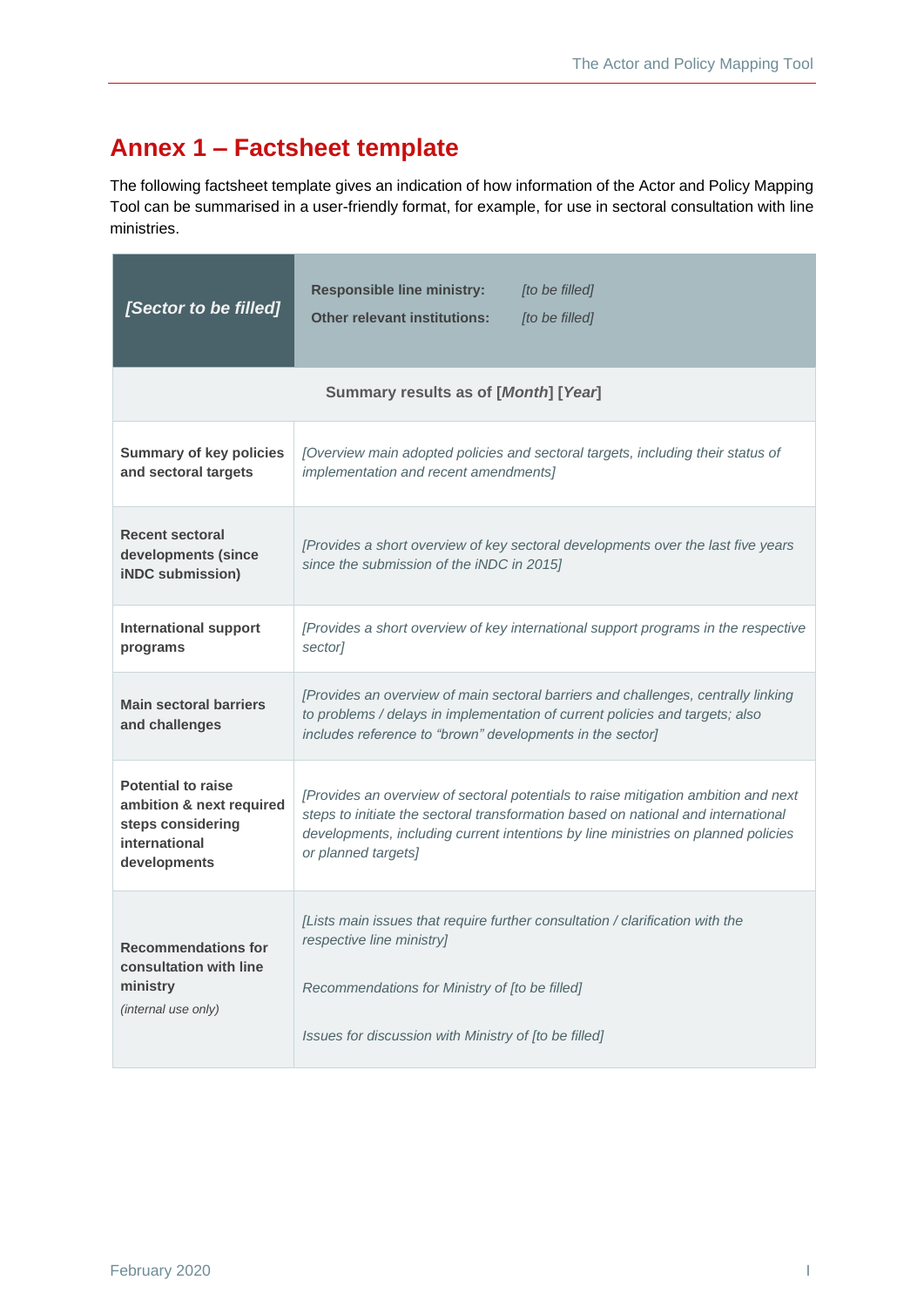# <span id="page-12-0"></span>**Annex 2 – Policy instruments typology**

The policy instruments typology from the Climate Policy Database [\(www.climatepolicydatabase.org\)](http://www.climatepolicydatabase.org/) was developed based on the IEA policies and measures database [\(www.iea.org/policiesandmeasures/\)](http://www.iea.org/policiesandmeasures/), to which a set of new categories were added.

| <b>Instrument</b><br>category | <b>Sub-category</b>                                | <b>Policy instrument</b>                                  |
|-------------------------------|----------------------------------------------------|-----------------------------------------------------------|
| <b>Economic</b>               | <b>Direct</b>                                      | Funds to sub-national governments                         |
| <b>instruments</b>            | investment                                         | Infrastructure investments                                |
|                               |                                                    | <b>Procurement rules</b>                                  |
|                               |                                                    | RD&D funding                                              |
|                               | <b>Fiscal or</b><br>financial<br><b>incentives</b> | CO <sub>2</sub> taxes                                     |
|                               |                                                    | Energy and other taxes                                    |
|                               |                                                    | Feed-in tariffs or premiums                               |
|                               |                                                    | Grants and subsidies                                      |
|                               |                                                    | Loans                                                     |
|                               |                                                    | Tax relief                                                |
|                               |                                                    | User changes                                              |
|                               |                                                    | Tendering schemes                                         |
|                               |                                                    | Retirement premium                                        |
|                               | <b>Market-based</b><br><b>instruments</b>          | <b>GHG</b> emissions allowances                           |
|                               |                                                    | GHG emission reduction crediting and offsetting mechanism |
|                               |                                                    | Green certificates                                        |
|                               |                                                    | White certificates                                        |
| <b>Regulatory</b>             | <b>Codes and</b>                                   | Building codes and standards                              |
| <b>instruments</b>            | <b>standards</b>                                   | <b>Product Standards</b>                                  |
|                               |                                                    | <b>Sectoral Standards</b>                                 |
|                               |                                                    | Vehicle fuel-economy and emissions standards              |
|                               | Other                                              | Auditing                                                  |
|                               |                                                    | Monitoring                                                |
|                               |                                                    | Obligation schemes                                        |
|                               |                                                    | Other mandatory requirements                              |
| <b>Information</b>            | <b>Performance</b><br>label                        | Comparison label                                          |
| and Education                 |                                                    | Endorsement label                                         |
|                               | Other                                              | Advice and aid in implementation                          |
|                               |                                                    | Information provision                                     |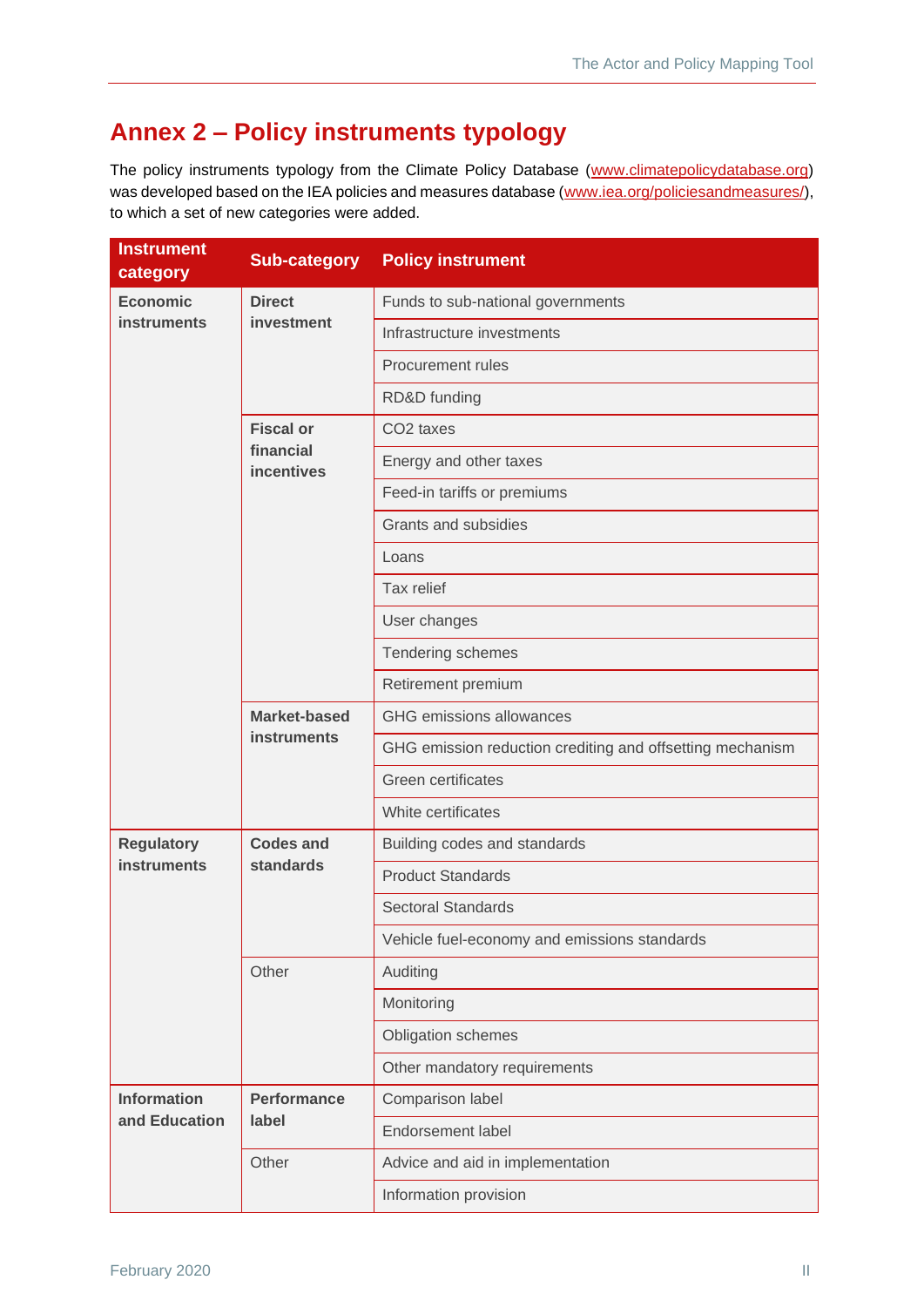| <b>Instrument</b><br>category | <b>Sub-category</b>          | <b>Policy instrument</b>                      |
|-------------------------------|------------------------------|-----------------------------------------------|
|                               |                              | Professional training and qualification       |
| <b>Policy support</b>         |                              | Institutional creation                        |
|                               |                              | Strategic planning                            |
| <b>RD&amp;D</b>               | <b>Research</b><br>programme | Technology deployment and diffusion           |
|                               |                              | Technology development                        |
|                               | <b>Other</b>                 | Demonstration project                         |
| <b>Voluntary</b>              |                              | Negotiated agreements (public/private sector) |
| approaches                    |                              | Public voluntary schemes                      |
|                               |                              | Unilateral commitments (private sector)       |
| <b>Barrier removal</b>        |                              | Net metering                                  |
|                               |                              | Removal of fossil-fuel subsidies              |
|                               |                              | Removal of split incentives                   |
|                               |                              | Grid access and priority for renewables       |
| <b>Climate</b>                |                              | Formal & legally binding climate strategy     |
| <b>Strategy</b>               |                              | Political & non-binding climate strategy      |
|                               |                              | Coordinating body for climate strategy        |
| <b>Target</b>                 |                              | Energy efficiency target                      |
|                               |                              | <b>GHG</b> reduction target                   |
|                               |                              | Renewable energy target                       |